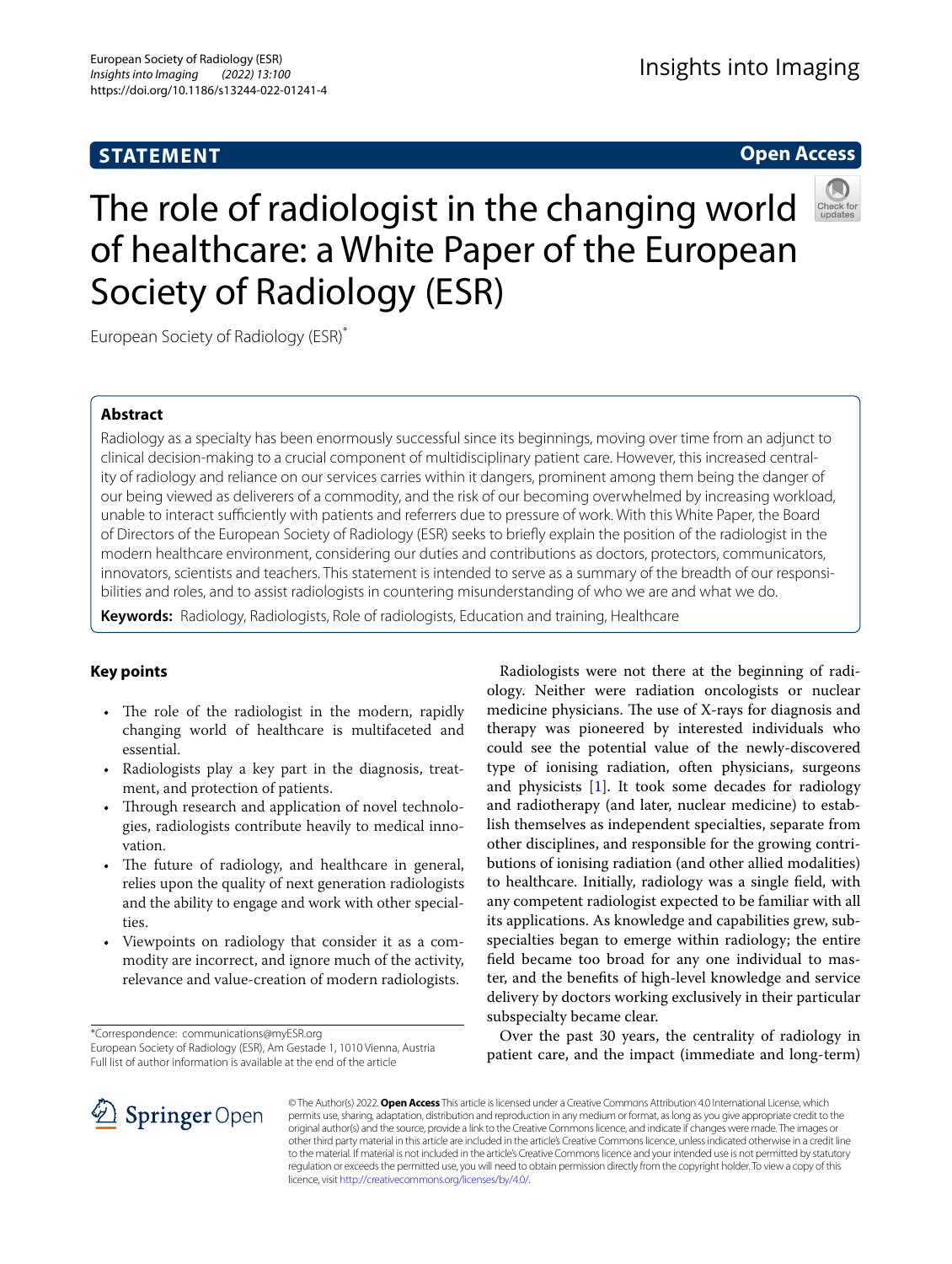of radiology in healthcare, have both grown substantially, driven by several factors. Two of the most important are digitisation of information and speed of acquisition [crudely epitomised by picture archiving and communication system (PACS) and spiral computed tomography (CT)]. In the pre-PACS era, image acquisition and reporting were relatively slow analogue processes; it was not uncommon for days to pass between a patient having a CT performed and the report for that study being transcribed and transmitted to the referrer [\[2](#page-4-1)]. Greater reliance on clinical examination and history-taking was necessary for diagnosis than is the case nowadays. In the era of single-slice CT, the power of the technique was limited. A body CT was inevitably a sampling process, often with inter-slice gaps, and with limited resolution. The period from the 1990s onwards removed these limitations on rapid information-transfer and cross-sectional imaging capability. PACS and voice-recognition reporting resulted in study reports often being available across the enterprise within minutes of completion of the study. Rapid multi-slice CT [and other developments, not least the emerging power of magnetic resonance imaging (MRI)], resulted in huge improvements in spatial and temporal resolution of cross-sectional imaging. These developments ushered in a "golden age" of radiology participation in patient care: multi-disciplinary decisionmaking became the standard of care, with radiology at the heart of team-based activity.

So, with increasing power of our tools and skills, and increased reliance on our contributions, is the future bright for our specialty? Not necessarily. In some ways, we have fallen victim to our own success. Certainly, in many ways, imaging has replaced much clinical triage and assessment; imaging is often now requested, performed, and interpreted in acute settings before patients are fully assessed clinically, and imaging reports now frequently supplant clinical judgements. Heavy reliance is placed on our opinions, but this has resulted in often-unsustainable demand for increasing numbers of studies and immediate reports. We are in danger of becoming faceless purveyors of large numbers of outputs (reports), tied to workstations which continually bombard us with more work, hidden away from our referring colleagues and patients, reporting machines with a pulse  $[3, 4]$  $[3, 4]$  $[3, 4]$ . Our work contribution is often measured by the volume of work done, the number of studies reported [\[5](#page-4-4), [6](#page-4-5)], rather than by the impact of that work  $[7-10]$  $[7-10]$ . These trends are unhealthy and dangerous for our patients and our profession. Given these demands, it is hardly surprising that a recent Medscape survey found that 47% of radiologists are suffering from burnout  $[11]$  $[11]$ . With this in mind, the Board of Directors of the European Society of Radiology (ESR)

wishes, with this paper, to summarise the appropriate role of the radiologist in the modern, rapidly-changing world of healthcare.

#### **The radiologist as doctor**

Radiologists are clinical doctors, trained in our specialty just like any other specialist, with specifc expertise that does not imply limitations on our clinical knowledge and value. It seems strange to have to make (and continually emphasise) this central point, but increasing demand for imaging can lead to radiologists being overwhelmed by siloed work, with a resulting danger of loss of visibility and awareness by others of our clinical knowledge and skills.

Our primary clinical roles are in diagnosis and treatment of patients. Interventional radiology is a subspecialty devoted to active in-person treatment delivery and thus interventional radiologists are visible to clinical colleagues and patients. Such visibility is less automatic for radiologists whose work is predominantly diagnostic. As radiology's capabilities have increased, treatment decisions have increasingly come to depend on imaging findings. The role of the radiologist has gradually shifted from remotely reporting imaging fndings to being a contributor to multidisciplinary management teams equal to the other members, specifcally at the start of any therapeutic journey, allowing radiologists take on a more central role in clinics, with greater visibility to referring colleagues and patients  $[12-14]$  $[12-14]$  $[12-14]$ . This shift requires radiologists to be fully knowledgeable about the diseases we deal with, the relevant clinical questions and the impact of imaging fndings on treatment choice and outcome. Radiologists therefore devote time and attention to gaining understanding of developments in disease concepts and treatment options, with enhanced communication with referring colleagues to maintain the currency of our knowledge in medical felds outside radiology. By combining our skills in imaging with understanding of clinical management of disease, we radiologists add signifcant value to patient care  $[7-9]$  $[7-9]$ . Furthermore, we contribute to preventing the development of clinical disease; many screening programmes (e.g., breast cancer, colon cancer, lung cancer) rely heavily on imaging-based determination of the presence or absence of pre-clinical disease, and radiologists are central contributors to these programmes.

These, and many other contributions of value in healthcare by radiologists, are discussed in greater depth in a number of ESR publications exploring the growing value-based radiology movement  $[7-10, 15]$  $[7-10, 15]$  $[7-10, 15]$  $[7-10, 15]$ .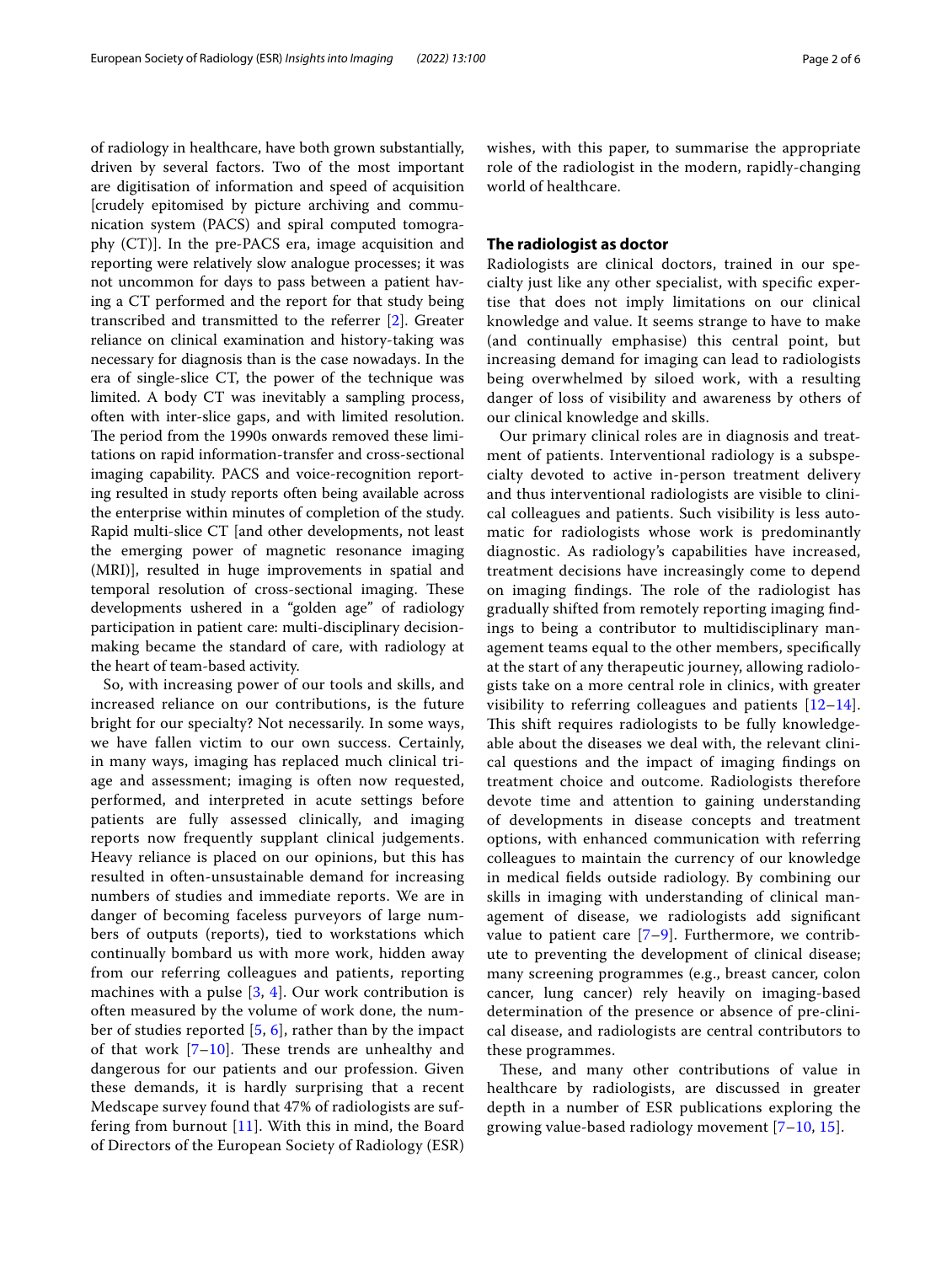#### **The radiologist as protector**

Radiologists and allied staf have a key role in ensuring and enhancing patient safety [[16](#page-4-13)]. Fundamental to this is protection of patients from excessive, unjustifed or inappropriate exposure to ionising radiation. It is vital that patient exposure to medical radiation be always carefully thought-out following the appropriate indication, and only done when such exposure represents the best means of obtaining necessary information. Alternative non-radiation-based imaging modalities (or other investigations carrying no risk of harm) should always be considered. Radiologists are central to this protective function, based on our broad knowledge of imaging modalities' capabilities, safety and limitations [\[17](#page-4-14)]. When use of ionising radiation is justifed, limitation of the dose delivered depends on close cooperation between radiologists and radiographers, and on use of tools such as dose reference levels and optimised protocols [\[16](#page-4-13)]. Choice of imaging studies should be informed by standards, guidelines and education of referrers; much of this can be achieved by the incorporation into study requesting chains of decision support tools, such as the ESR iGuide [[17](#page-4-14)].

There are many other aspects of patient safety, which are the ultimate responsibility of radiologists and radiographers, including matters relating to optimisation of imaging, contrast usage, infection prevention, patient handling, informed consent, communication of results, etc. [[16\]](#page-4-13).

Patients are becoming increasingly empowered to play an active role in their care, replacing older notions of paternalism and passivity; this is a very appropriate and welcome development. As radiologists, we act as advocates, conduits for information and direct providers of care to patients. We make the necessary eforts to understand patients' needs and wishes in designing and delivering our services [\[18](#page-4-15)].

The radiologist of the twenty first century also has a responsibility to consider environmental protection in the course of their work. Imaging machines, PACS workstations and disposable equipment all carry a cost in carbon and waste. We have an important societal role in measuring and reducing these impacts whilst maintaining patient care. Radiologists need to urgently implement and promote every possible means to work sustainably [[19–](#page-4-16)[21](#page-4-17)].

#### **The radiologist as communicator**

The role of the radiologist as communicator is one that is often under-valued or under-emphasised, yet it is one of the most vital links in the chain of our involvement in patient care. The work of the diagnostic radiologist can, to some extent, be summarised as the sifting of relevant information from the large amount of data presented by imaging studies, the interpretation of that information to identify clinically-relevant fndings, the synthesis of a diagnostic and prognostic report from those fndings, and ultimately the communication of that report, and its clinical meaning, to the referrer (and, increasingly, directly to the patient) [[2,](#page-4-1) [18\]](#page-4-15). Radiologists are not there to simply generate reports; those reports must be clear, unambiguous (where possible), structured and communicated efficiently to their recipients. Understanding and acceptance of a radiology report by a referrer is enhanced by close working relationships, which can be lost if the report is treated as a commodity, regardless of its source (especially if there is over-reliance on teleradiological reporting) [[22](#page-4-18)]. We devote time and attention to training our future colleagues in communication skills, and must be supported with time and resources to fulfl this communicative function in our work [[6\]](#page-4-5). We ensure that our reports are not simply lists of fndings, regardless of relevance or importance, but rather are actionable and practical in contributing positively to patient care and management [[23\]](#page-4-19). Ring-fencing of time for preparation and conduct of multi-disciplinary team activity is essential to ensure clear communication of often-complex information [[6](#page-4-5)]. Provision of tools for rapid, traceable and verifable communication of unexpected, urgent or critical fndings to referrers should be intrinsic to any well-designed radiology reporting system.

Direct communication with patients is, quite appropriately, increasingly being sought by those to whom our services are delivered [\[18](#page-4-15)]. Past models of care, whereby imaging fndings were communicated between the radiologist and referrer, and management decisions were arrived at and acted upon, while the patient was a passive participant in the decision-making process, are no longer acceptable to most patients, nor are they appropriate. Patient-centred care implies patient involvement in all major decisions; such involvement is only meaningful if patients are fully-briefed on relevant information, including radiology fndings. As radiologists, we adapt to patient expectations of being able to engage directly with us to discuss their procedures and fndings; the era of radiologists being "the doctors' doctor", remote from direct patient contact, is consigned to the past. Our work practices are adapted to increasing direct patient engagement, whether face to face or through our digital reports, which may be enhanced by tools to improve lay communication via patient portals [[24,](#page-4-20) [25](#page-4-21)]; meeting this growing expectation will enhance the lives of both patients and radiologists, and add signifcant value to the services we deliver [[8–](#page-4-22)[10,](#page-4-7) [15,](#page-4-12) [18](#page-4-15)].

Our communication responsibilities extend also to educating our referring colleagues, patients, the general public and policy-makers about the inherently uncertain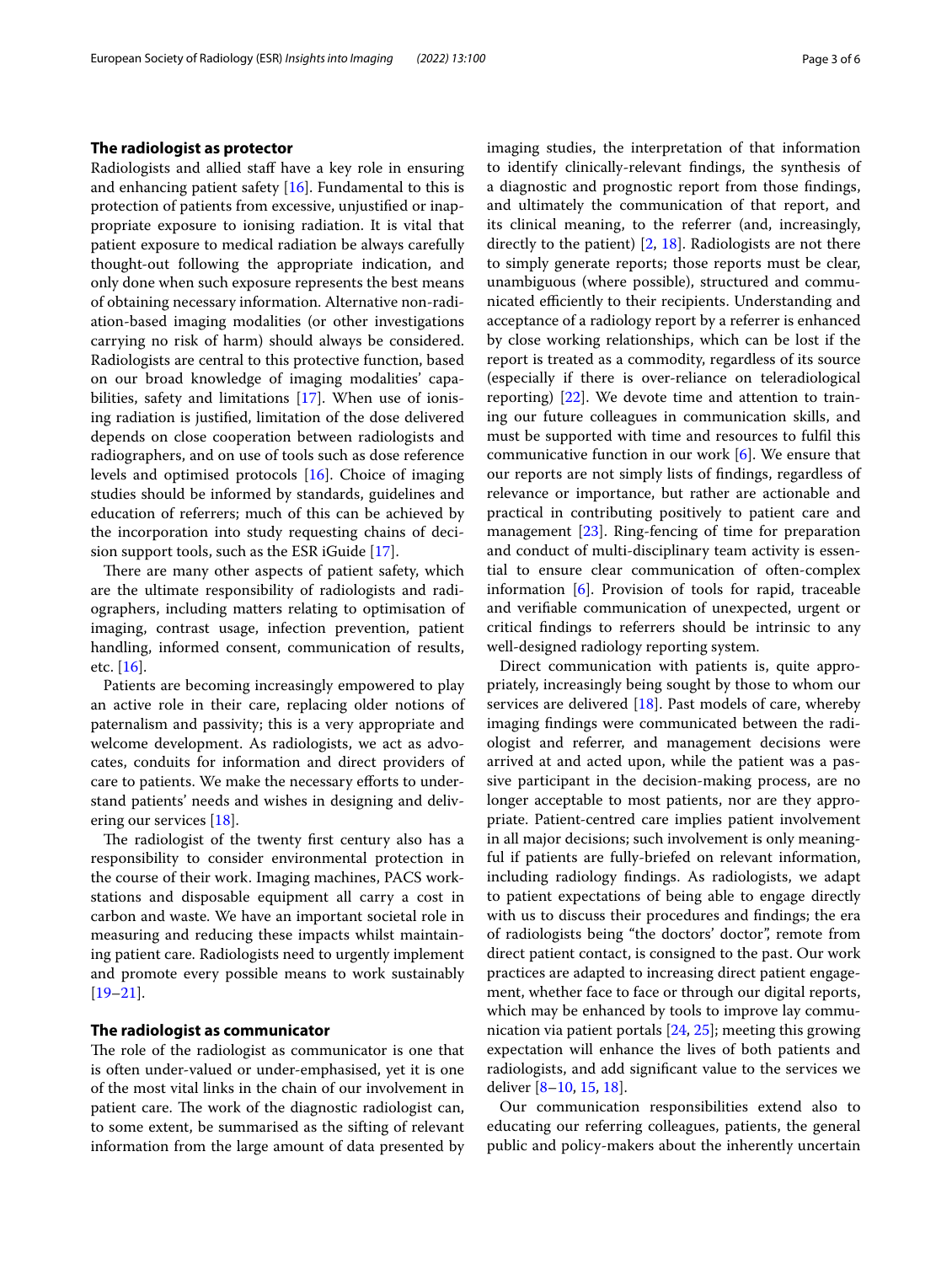nature of much of what we do [[26](#page-4-23)]. We understand the imperfection of our tools (and sometimes of our use of them), but the possibility that a radiologist may not make a correct diagnosis, or may not accurately understand or interpret abnormal fndings, is often judged by members of the public or commentators to represent negligence or poor performance. As Osler wrote in 1904, "Errors in judgement must occur in the practice of an art which consists largely of balancing probabilities" [[27\]](#page-4-24). Public education, led by radiologists, is required to explain the unavoidable nature of "radiological error" and the eforts we make to minimise it, while emphasising the great beneft of careful radiological practice to patients and society [[28\]](#page-4-25).

#### **The radiologist as innovator and scientist**

We radiologists already contribute heavily to innovation through research; it is an unusual new treatment or drug that does not involve imaging evaluation in clinical trials to determine its value. Emerging and rapidly-developing digital and informatics-based technologies provide new opportunities for radiologists not only to contribute to but also to lead research. We enthusiastically embrace opportunities to collaborate with other stakeholders, including industry partners, in research funded by the EU and other sources, in AI, development of noninvasive cancer screening methods, clinical outcome evaluation of image-guided surgery, radiotherapy and interventional radiology technology, among other topics [[29\]](#page-5-0). Modern diagnostic technologies generate promising biomarkers, not only derived from imaging, but also from genomics, tissue and blood analysis. Emerging AI applications ofer the potential to integrate these biomarkers to develop accurate prediction models of outcome that will boost personalised medicine. This type of integrated diagnostics is an exciting and fast developing new feld of research on the one hand that we as diagnosticians will have the opportunity to conduct and lead as well as on the other hand for the routine setting aiming at bringing all diagnostic specialties together with the goal of a collaborative report, to get even more information out of the combination of biomarkers in the future aided by AI [[30\]](#page-5-1). Conduct of research by interested individuals must be funded and supported; focusing all resourcing on delivery of services means service delivery will never change, improve or advance. As with any scientifc discipline, research in radiology (and all medical specialties) is intrinsic to maintaining and improving standards. We have a duty to mentor and support those among us who wish to pursue an academic career in radiology [\[31,](#page-5-2) [32](#page-5-3)], and this is ultimately for the beneft of all. Aside from our medical knowledge and skills, we can also bring a vital ethical perspective to research, combining our protective role with that of the innovator. This will be of immense importance in the integration of AI in medical practice [[33\]](#page-5-4).

#### **The radiologist as teacher**

The Hippocratic oath, the traditional basis for the tenets of practice adopted by new medical graduates, commits us to teach our successors  $[34]$  $[34]$  $[34]$ . All doctors have a duty to devote time and effort into passing on our knowledge; this function must be provided for in our work and must be supported with time and resources. We must embrace every opportunity to teach, passing on knowledge to medical students, radiology trainees and colleagues in other specialties and other professions. The future of radiology relies upon the quality of next generation's radiologists, and on our ability to engage and work with other specialties. Introducing radiology to medical students, demonstrating with enthusiasm the importance of our profession and stressing the role in modern medicine of the radiologist as diagnostician, interventionalist and innovative scientist is of utmost importance to attract motivated future doctors. The ESR has developed, and continuously updates, training curricula with guidelines and recommendations on undergraduate teaching of radiology, education during specialty training and subspecialisation [[35](#page-5-6)].

Growing subspecialisation in radiology is a desirable development, allowing us to harness deeper knowledge and experience in focused aspects of our specialty in the service of better care. This is increasingly possible, even in smaller departments, due to the practical benefts of being able to work within wider radiology networks, with increasing digitisation of healthcare records [\[36](#page-5-7)]. Subspecialisation is desired by radiologists [[18\]](#page-4-15), beneficial to patients and referrers and should be supported by resourcing of relevant educational opportunities.

Equally, we must accept that, with time, we will be surpassed in knowledge, ability and understanding of new technologies by younger, sharper colleagues. We must pass on what knowledge we can and move aside with grace to allow others to shine when our time has passed [[37\]](#page-5-8).

#### **Conclusion**

The work of the modern radiologist is complex and multi-faceted. Many non-radiologists view us as providers of imaging reports, somewhat removed from direct patient care and interaction. There is some truth to this characterisation, and this is a major aspect of what we do. However, we must ourselves recognise (and promote recognition by others) our centrality in patient care, and important aspects of our responsibilities that lie outside direct provision of image interpretation. We should take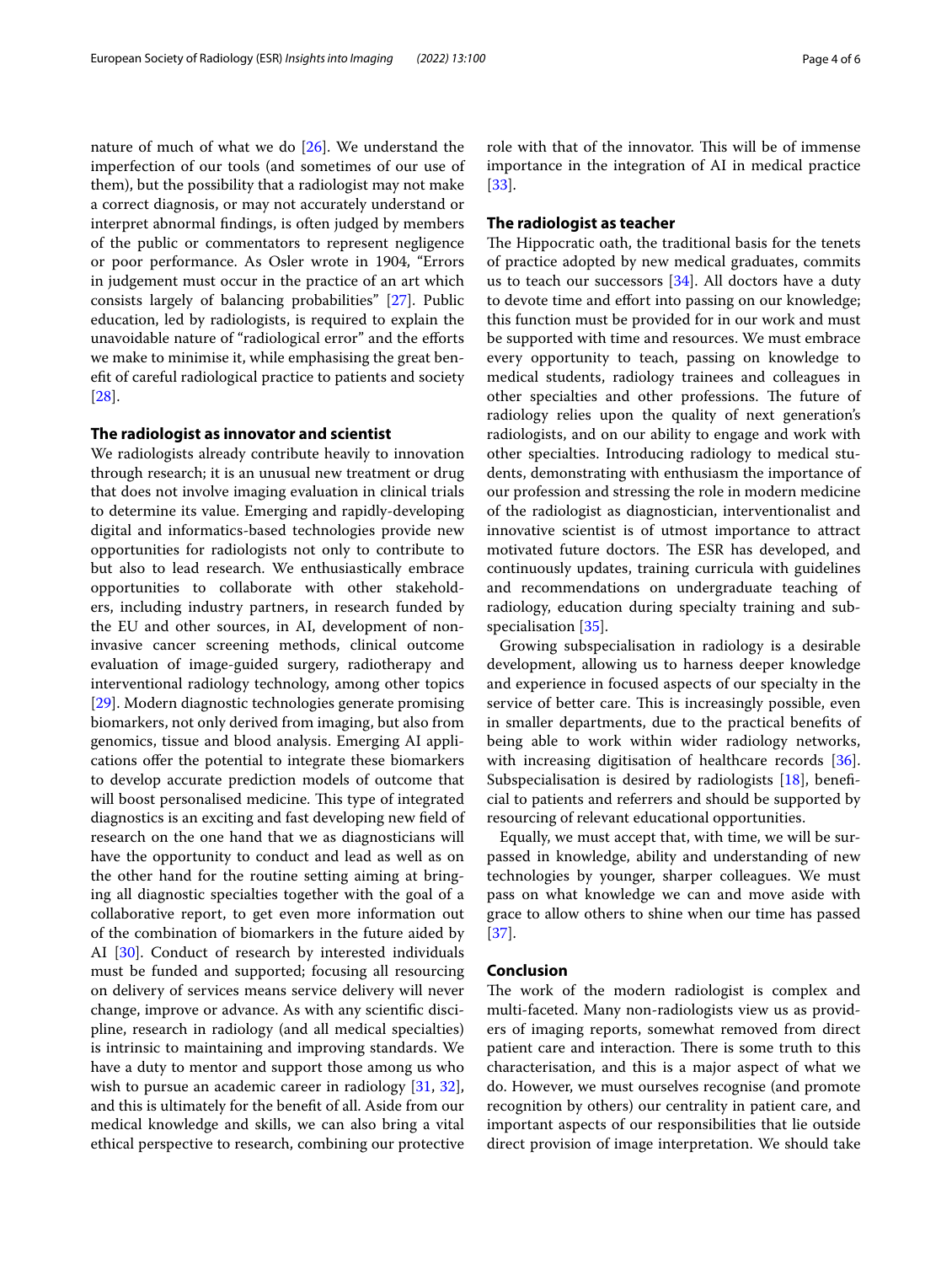every opportunity to highlight to others the breadth of our contributions, and should devote time, attention and resources to those aspects of our role that lie outside traditional interpretive tasks. Only by refusing to be pigeon-holed as single-task automatons will our key role in patient care be maintained and developed.

#### **Abbreviations**

CT: Computed tomography; ESR: European Society of Radiology; PACS: Picture archiving and communication system.

#### **Acknowledgements**

This paper was written by Adrian P. Brady, with contributions from Regina G. Beets-Tan, Boris Brkljačić, Carlo Catalano, Andrea Rockall and Michael Fuchsjäger, respresenting the Board of Directors of the European Society of Radiology (ESR). It was approved by the ESR Executive Council in May 2022.

#### **Author contributions**

All authors read and approved the fnal manuscript.

#### **Funding**

No funding was received.

#### **Availability of data and material**

All relevant data is included in this manuscript.

#### **Declarations**

**Ethics approval and consent to participate** Not applicable.

#### **Consent for publication**

The writers consent to the online publication.

#### **Competing interests**

Adrian P. Brady is a member of the Insights into Imaging Scientifc Editorial Board. He has not taken part in the review or selection process of this article. R. Beets-Tan is a member of the Insights into Imaging Advisory Editorial Board. She has not taken part in the review or selection process of this article. All remaining authors declare no competing interests.

#### **Author details**

<sup>1</sup> European Society of Radiology (ESR), Am Gestade 1, 1010 Vienna, Austria.

# Received: 18 May 2022 Accepted: 24 May 2022 Published online: 04 June 2022

#### **References**

- <span id="page-4-0"></span>1. Eisenberg RL (1991) Radiology, an illustrated history. Mosby year book. Mosby, St. Louis
- <span id="page-4-1"></span>2. Brady AP (2018) Radiology reporting—from Hemingway to HAL? Insights Imaging 9:237–246. <https://doi.org/10.1007/s13244-018-0596->
- <span id="page-4-2"></span>3. Brady A (2021) The vanishing radiologist: an unseen danger, and a danger of being unseen. Eur Radiol 31:5998–6000. [https://doi.org/10.1007/](https://doi.org/10.1007/s00330-021-07723-1) [s00330-021-07723-1](https://doi.org/10.1007/s00330-021-07723-1)
- <span id="page-4-3"></span>4. Glazer GM, Ruiz-Wibbelsmann JA (2011) The invisible radiologist. Radiology 258(1):18–22. <https://doi.org/10.1148/radiol.10101447>
- <span id="page-4-4"></span>5. Brady AP (2011) Measuring consultant radiologist workload: method and results from a national survey. Insights Imaging 2:247–260. [https://doi.](https://doi.org/10.1007/s13244-011-0094-3) [org/10.1007/s13244-011-0094-3](https://doi.org/10.1007/s13244-011-0094-3)
- <span id="page-4-5"></span>6. Brady AP (2011) Measuring radiologist workload: how to do it, and why it matters. Eur Radiol 21(11):2315–2317. [https://doi.org/10.1007/](https://doi.org/10.1007/s00330-011-2195-2) [s00330-011-2195-2](https://doi.org/10.1007/s00330-011-2195-2)
- <span id="page-4-6"></span>7. Brady AP, Brink JA, Slavotinek J (2020) Radiology and value-based healthcare. JAMA 324:1286–1287. [https://doi.org/10.1001/jama.2020.](https://doi.org/10.1001/jama.2020.14930) [14930](https://doi.org/10.1001/jama.2020.14930)
- <span id="page-4-22"></span>8. Brady AP, Bello JA, Derchi LE et al (2020) Radiology in the era of valuebased healthcare. A multi-society expert statement from the ACR, CAR, ESR, IS3R, RANZCR, and RSNA. Insights Imaging 11:136. [https://doi.org/](https://doi.org/10.1186/s13244-020-00941-z) [10.1186/s13244-020-00941-z](https://doi.org/10.1186/s13244-020-00941-z)
- <span id="page-4-11"></span>9. European Society of Radiology (ESR) (2017) ESR concept paper on value-based radiology. Insights Imaging 8:447–454. [https://doi.org/10.](https://doi.org/10.1007/s13244-017-0566-1) [1007/s13244-017-0566-1](https://doi.org/10.1007/s13244-017-0566-1)
- <span id="page-4-7"></span>10. European Society of Radiology (ESR) (2021) Patient survey of value in relation to radiology: results from a survey of the European Society of Radiology (ESR) value-based radiology subcommittee. Insights Imaging 12:6.<https://doi.org/10.1186/s13244-020-00943-x>
- <span id="page-4-8"></span>11. Baggett SM, Martin KL. Medscape radiologist lifestyle, happiness @ burnout report 2022. Medscape. [https://www.medscape.com/slide](https://www.medscape.com/slideshow/2022-lifestyle-radiologist-6014784#1) [show/2022-lifestyle-radiologist-6014784#1](https://www.medscape.com/slideshow/2022-lifestyle-radiologist-6014784#1). Published 18 Feb 2022
- <span id="page-4-9"></span>12. Dehn T (2008) Who should run breast clinics, surgeons or radiologists? Ann R Coll Surg Engl 90(3):187–192. [https://doi.org/10.1308/00358](https://doi.org/10.1308/003588408X261717) [8408X261717](https://doi.org/10.1308/003588408X261717)
- 13. Bansal GJ (2019) Imaging-led symptomatic breast clinics: a case for direct access to radiology. Br J Hosp Med (Lond) 80(7):377–379. [https://](https://doi.org/10.12968/hmed.2019.80.7.377) [doi.org/10.12968/hmed.2019.80.7.377](https://doi.org/10.12968/hmed.2019.80.7.377)
- <span id="page-4-10"></span>14. ECR 2022 Trailer Session (TS 4) The role of the radiologist in 2030. Recorded lecture: [https://connect.myesr.org/course/the-role-of-the](https://connect.myesr.org/course/the-role-of-the-radiologist-in-2030-2/#1)[radiologist-in-2030-2/#1](https://connect.myesr.org/course/the-role-of-the-radiologist-in-2030-2/#1). Accessed 2 May 2022
- <span id="page-4-12"></span>15. European Society of Radiology (ESR) (2021) Value-based radiology: what is the ESR doing, and what should we do in the future. Insights Imaging 12:108. <https://doi.org/10.1186/s13244-021-01056-9>
- <span id="page-4-13"></span>16. European Society of Radiology (ESR), European Federation of Radiographer Societies (EFRS) (2019) Patient safety in medical imaging: a joint paper of the ESR and EFRS. Insights Imaging 10:45. [https://doi.org/10.](https://doi.org/10.1186/s13244-019-0721-y) [1186/s13244-019-0721-y,](https://doi.org/10.1186/s13244-019-0721-y) and Radiography 25(2):e26–e38
- <span id="page-4-14"></span>17. ESR iGuide. <https://www.myesr.org/esriguide>
- <span id="page-4-15"></span>18. European Society of Radiology (ESR) (2022) What radiologists need to know about patients' expectations—PATIENTS CARERS AIMS. ESR Patient Advisory Group. Insights Imaging 13:53. [https://doi.org/10.](https://doi.org/10.1186/s13244-022-01184-w) [1186/s13244-022-01184-w](https://doi.org/10.1186/s13244-022-01184-w)
- <span id="page-4-16"></span>19. Société Française de Radiologie et d'Imagerie Médicale (SFR) (2021) Radiologie et ecoresponsabilité. [http://www.sfrnet.org/Data/upload/](http://www.sfrnet.org/Data/upload/documents/Livre_blanc_Radiologie_ecoresponsabilite.pdf) [documents/Livre\\_blanc\\_Radiologie\\_ecoresponsabilite.pdf.](http://www.sfrnet.org/Data/upload/documents/Livre_blanc_Radiologie_ecoresponsabilite.pdf) Accessed 26 April 2022
- 20. Chawla A, Chinchure D, Marchinkow LO, Munk PL, Peh WCG (2017) Greening the radiology department: not a big mountain to climb. Can Assoc Radiol J 68(3):234–236. <https://doi.org/10.1016/j.carj.2016.10.009>
- <span id="page-4-17"></span>21. European Society of Radiology (ESR) (2020) The identity and role of the radiologist in 2020: a survey among ESR full radiologist members. Insights Imaging 11:130.<https://doi.org/10.1186/s13244-020-00945-9>
- <span id="page-4-18"></span>22. Brady AP, Becker CD (2019) Teleradiological outsourcing—compromises and hidden costs. Eur Radiol 29(4):1647–1648. [https://doi.org/10.](https://doi.org/10.1007/s00330-019-6014-5) [1007/s00330-019-6014-5](https://doi.org/10.1007/s00330-019-6014-5)
- <span id="page-4-19"></span>23. Brady AP (2020) Incidentalomas, SPEW and VOMIT—radiological dyspepsia. Eur Radiol 30(9):4968–4973. [https://doi.org/10.1007/](https://doi.org/10.1007/s00330-020-06844-3) [s00330-020-06844-3](https://doi.org/10.1007/s00330-020-06844-3)
- <span id="page-4-20"></span>24. Alarif M, Patrick T, Jabour A, Wu M, Luo J (2020) Full radiology report through patient web portal: a literature review. Int J Environ Res Public Health 17(10):3673. <https://doi.org/10.3390/ijerph17103673>
- <span id="page-4-21"></span>25. Cook TS, Oh SC, Kahn CE Jr (2017) Patients' use and evaluation of an online system to annotate radiology reports with lay language defnitions. Acad Radiol 24(9):1169–1174. [https://doi.org/10.1016/j.acra.2017.](https://doi.org/10.1016/j.acra.2017.03.005) [03.005](https://doi.org/10.1016/j.acra.2017.03.005)
- <span id="page-4-23"></span>26. Brady AP (2017) Error and discrepancy in radiology—inevitable or avoidable? Insights Imaging 8:171–182. [https://doi.org/10.1007/](https://doi.org/10.1007/s13244-016-0534-1) [s13244-016-0534-1](https://doi.org/10.1007/s13244-016-0534-1)
- <span id="page-4-24"></span>27. Osler W (2003) Aequanimitas, with other addresses to medical students, nurses and practitioners of medicine, Philadelphia, P. Blakiston, 1904, cited in Silverman ME, Murray TJ, Bryan CS (eds). The Quotable Osler, American College of Physicians, Philadelphia, p 45
- <span id="page-4-25"></span>28. Maskell G (2019) Error in radiology—where are we now? Br J Radiol. <https://doi.org/10.1259/bjr.20180845>